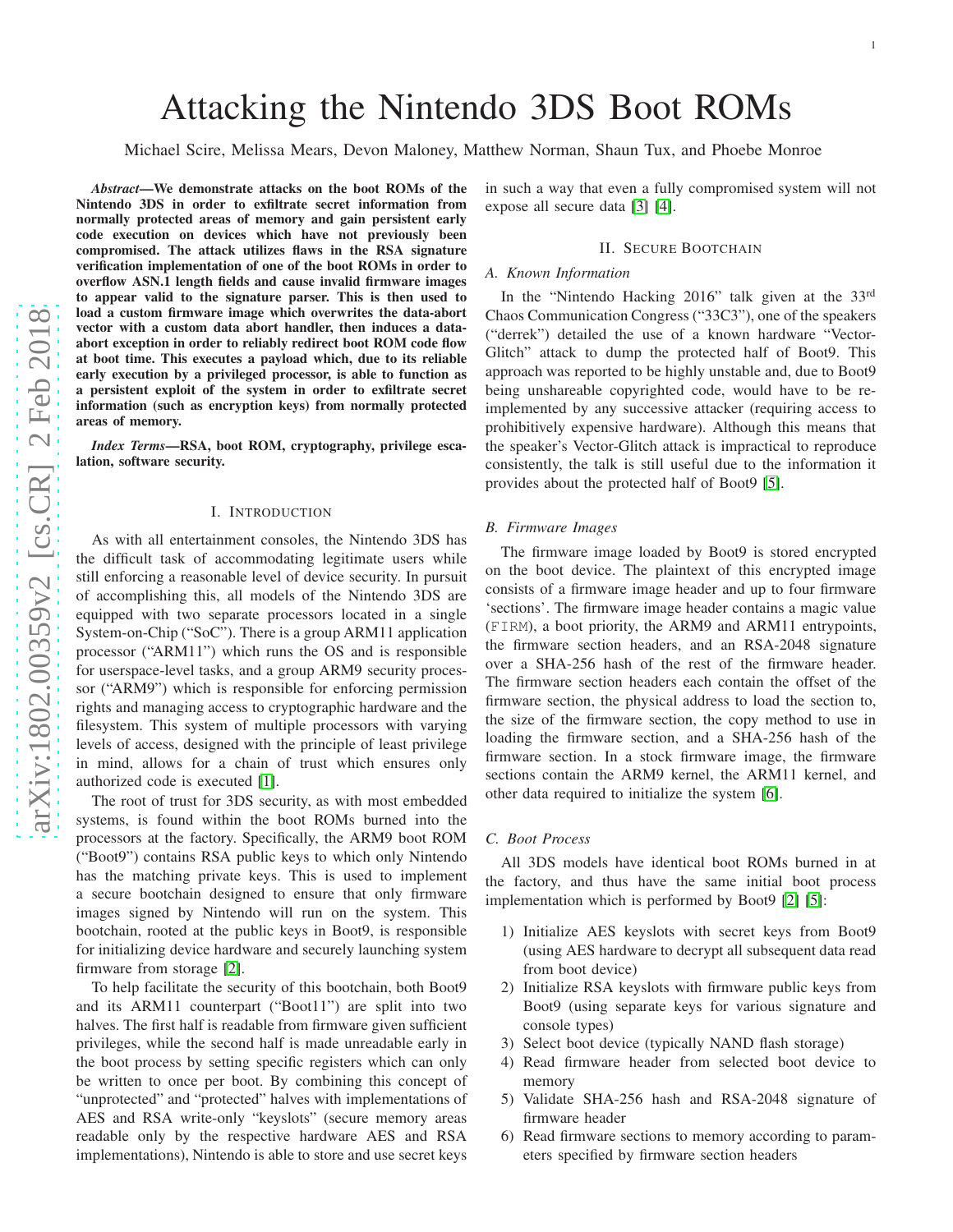- 7) Disable access to protected halves of Boot9 and Boot11
- 8) Jump to ARM9 and ARM11 entrypoints specified by firmware header

This is a simple, robust boot process which seems secure from a conceptual perspective. Any flaws in this bootchain must, therefore, lie in the implementation rather than the theory.

## III. SIGNATURE VERIFICATION

# *A. Known Information*

In the previously mentioned "Nintendo Hacking 2016" talk, the existence of several flaws in the implementation of this seemingly secure boot process were revealed [\[5\]](#page-4-4). Unfortunately, performing an attack based on these flaws requires details which can only be found by examining the protected half of Boot9. The speakers of the talk kept these details a secret, which required us to pursue a more creative approach to exploit these flaws.

#### *B. Firmware Header Signatures*

Recall that RSA signatures are, essentially (as an oversimplification), a specifically formatted hash which has been encrypted by a signer's private key. These signatures are then verified by calculating the hash of the data, decrypting the the signature using the signer's matching public key, then verifying the hash which was calculated matches the hash embedded in the signature. The exact formatting and 'padding' used for the hash in an RSA signature are extremely important for preventing numerous attacks on it.

In the case of the 3DS, the private key is possessed only by Nintendo, the public key is embedded in Boot9, and the data being verified is the firmware header loaded by Boot9. Specifically, the firmware header is signed by a PKCS#1v1.5 padded RSA-2048 signature with an embedded ASN.1 encoded SHA-256 hash. An RSA-2048 signature is 0x100 bytes in length, while a SHA-256 hash is only 0x20 bytes in length. This means that the remaining bytes are filled by a deterministic padding of FF bytes followed by a fixed ASN.1 DER encoding of the hash type.

To parse this relatively complex structure, Nintendo decided to write their own signature parser. This signature parser is flawed in the following ways [\[5\]](#page-4-4):

- 1) Bounds checking is not performed when parsing one or more ASN.1 length fields, allowing for length values to point beyond the signature block
- 2) PKCS#1v1.5 Block Type 2 (designed for encrypted messages, not signatures) is permitted, allowing for arbitrary padding rather than just FF bytes
- 3) Padding is not required to completely fill the signature block, allowing for a less strict signature layout

The first flaw is critical because the parser adds the ASN.1 length fields to the current memory offset to arrive at the location of the SHA-256 hash embedded in the signature ("embedded hash") used for comparison. This means a signature can be calculated where the length fields overflow valid lengths and cause the parser to look elsewhere on the stack for the embedded hash.

This allows for an attack in which very specific length fields cause the signature parser to use the exact area of memory on the stack where it already stored the calculated SHA-256 hash of the firmware header ("calculated hash"), rather than the area of memory on the stack where the embedded hash is. This results in the signature parser comparing the calculated hash with itself instead of the embedded hash, which never fails. This means any firmware image using this signature will appear to be validly signed to the signature parser, enabling the "fakesigning" of arbitrary firmware images.

The second and third flaws severely weaken the security of the signature itself because they allow for attacks on RSA which would normally be stopped by strict padding checks. This means that a search for a valid signature to exploit the first flaw can take place in a significantly shorter amount of time than would otherwise be possible.

# IV. BLIND EXPLOITATION

# *A. Missing information*

As mentioned previously, knowledge of these flaws alone is not sufficient to perform an attack. This is because the critical flaw allows for the the use of crafted length fields to modify where the parser looks for the embedded hash on the stack, which is only useful if the parser can be made to look at the calculated hash. This requires knowledge of both which length fields are improperly verified and where in the stack the calculated signature is located. The first approach to try is to search for possible re-use of the flawed signature parser elsewhere.

Examining the signature parser used by the firmware itself to verify the integrity of software reveals it to be very similar to the described Boot9 signature parser, though with the addition of strict padding checks which prevent an attack. These padding checks are present in all firmware versions from 1.0.0 (kernel 0.14) onward, meaning that these flaws were noticed and fixed some time after Boot9 was finalized but before firmware 1.0.0 was shipped.

## *B. Factory Firmware*

NAND flash storage, as with most non-volatile storage mediums, does not actually erase information completely when instructed to (in most cases); rather, information is simply marked as erased and can be overwritten by new information at a later time. By examining a decrypted 3DS NAND flash image, it is possible to recover fragments of data left over from the firmware installed to the device at the factory (which was erased from the device before it was sold).

When enough devices are examined (especially those which have only been lighly used), it is possible to re-assemble these fragments into a pre-1.0.0 'factory firmware' (kernel 0.13). When this factory firmware is examined, we see a similar signature parser to firmware 1.0.0, but without the strict padding checks. This means that factory firmware is vulnerable to the same signature verification flaws as Boot9, and thus its signature parser can be inferred to be very similar to the signature parser used in Boot9.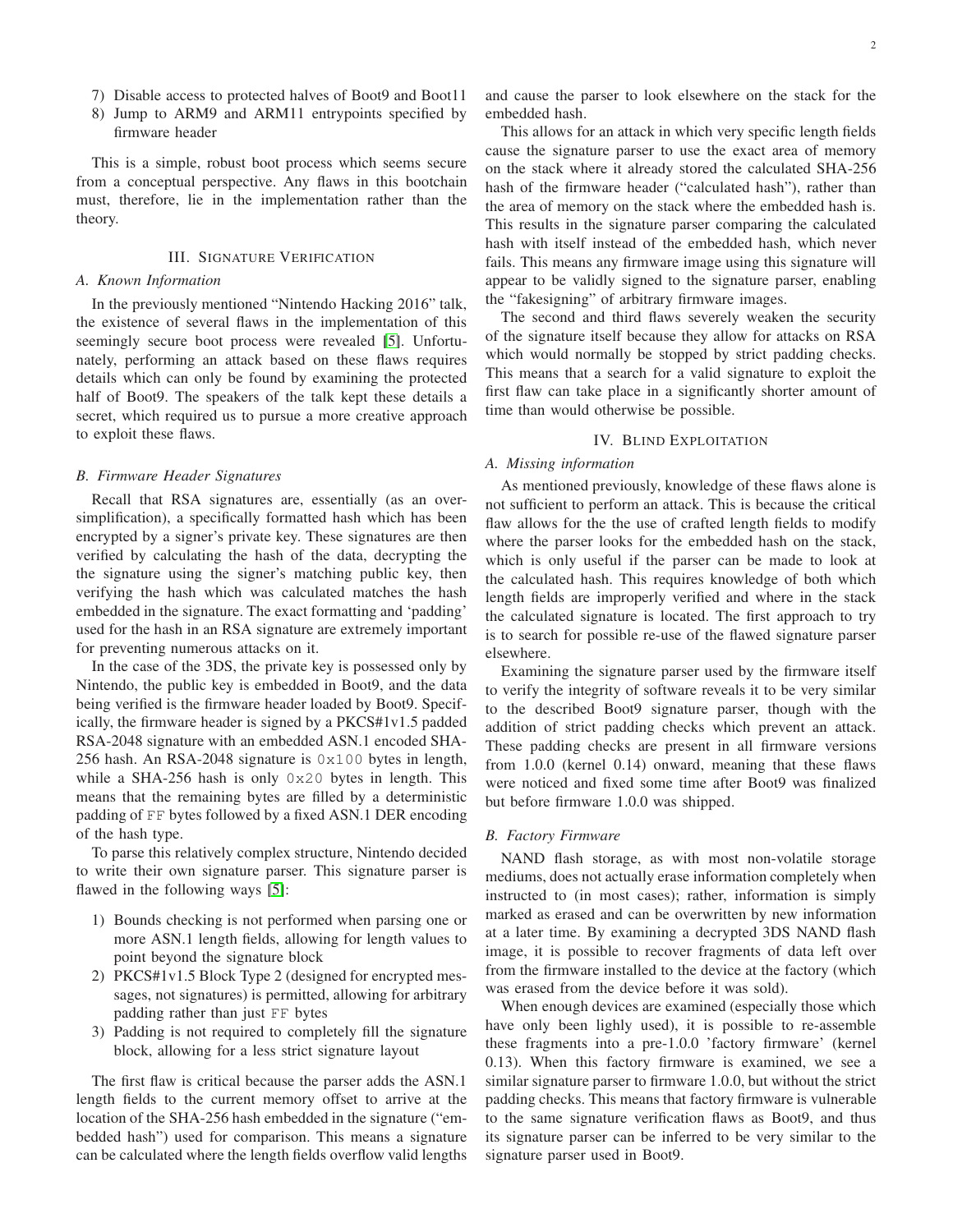# *C. Signature Calculations*

Note that different public keys are used for the various signature and console types (a total of 6). These are split into the 'Retail' and 'Developer' categories, where the former is used in standard consoles and the latter is used in official Nintendo Developer Program Consoles.

The three signature types within these two categories are the following: the 'NCSD header' signature (verifies the partition layout and encryption methods), the 'NAND boot' signature (verifies firmware images loaded from NAND flash storage), and the 'non-NAND boot' signature (verifies firmware images loaded from sources other than NAND flash storage). For this initial test, a retail device booting from NAND flash storage was chosen.

By examining the signature parser used in factory firmware, we can both determine which ASN.1 length fields are incorrectly verified and the location on the stack where the calculated hash will be. With this information, we then calculated a signature which correctly overflows the ASN.1 length fields to exploit the factor firmware signature parser ("exploit signature") and tested it on Boot9. Unfortunately, this led us to the discovery that, while the signature parser used by factory firmware is very similar to the signature parser used in Boot9, they are not identical.

Interestingly, this caused Boot9 to display a black screen rather than the standard blue error screen normally shown when Boot9 encounters an error (such as a failed signature check). This means that, while the signature was successful in causing the parser to look elsewhere on the stack for the embedded hash, the memory the parser was trying to access was invalid which was resulting in an unhandled data-abort exception. From this, we know that the calculated hash is in a different location on the stack than it is for factory firmware.

# *D. Brute-forcing Signatures*

We can calculate that, for this signature parser, there are only 128 possible locations on the stack (relative to the signature) for which a signature can be brute-forced in a reasonable amount of time to exploit the length field vulnerability. Because this exploit has been performed before, we know that the calculated hash for Boot9's signature parser must be in one of these 128 locations. We can then search through randomly generated signatures (a "brute-force") to find valid signatures that cause the signature parser to look for the embedded hash at these 128 locations.

Recall that RSA signatures are created by powering plaintext message  $m$  by secret  $d$  using modulus  $n$ , and verified by powering signature s by RSA exponent  $e$  (65537 in this case) using modulus  $n$ :

$$
s \equiv m^d \pmod{n} \quad \text{and} \quad v \equiv s^e \pmod{n}
$$

The simple method for calculating signature s for an exploit plaintext m would be to calculate  $m \equiv s^{65537} \pmod{n}$  for a random  $s$  until a usable  $m$  is found. However, this method is extremely slow because it requires 17 multiplication operations and 17 modulo operations per attempt.

One way to improve the speed of this signature search is to check  $-m$  when checking m. This is because, if  $-m$ is a match, then  $-s$  is its signature. Because subtraction is significantly faster than multiplication, this method nearly doubles the speed of our search.

Another way to improve the speed of our search is to take advantage of the second and third flaw in the padding checks of Boot9's signature parser. Because we do not have to adhere to strict padding checks, an 'RSA Multiplicative Attack' is possible: if  $s_a$  and  $s_b$  are signatures for messages a and b, then  $s_as_b \pmod{n}$  is a signature for message ab (mod n). This results in another significant performance gain. This results in the following brute-force search method:

- 1) Select random root r such that  $1 < r < n$
- 2) Calculate multiplier k such that  $k = r^{65537} \pmod{n}$
- 3) Set  $y = 1$  and  $z = 0$
- 4) Define parameters for validity (based on 128 possible locations)
- 5) Loop:
	- a) Increment z by 1
	- b) Perform  $y = (y * k) \pmod{n}$
	- c) Check whether  $y$  is valid
		- Return  $r^z \pmod{n}$
	- d) Check whether  $n y$  is valid
		- Return  $-r^z \pmod{n}$

While it is difficult to express the exact probability of finding a valid signature with this method due to the complexities in representing the parameters of a valid signature mathematically, we hypothesized that the probability of finding a valid signature was approximately 1 in  $2^{43}$ .

We then used a modular multiplication algorithm for Graphics Processing Units ("GPUs") created by Kaiyong Zhao [\[7\]](#page-4-6) to write an implementation of this brute-force search method that could find valid RSA signatures for each signature and console type [\[8\]](#page-4-7). This implementation was then run using a few desktop machines with high-end consumer GPUs and two Amazon Web Services GPU compute ("p2.8xlarge") instances.

By trying each valid signature as it was found, we determined that the correct relative location of the calculated hash for the Boot9 signature parser is immediately after the signature on the stack.



Fig. 1. Structure of a plaintext exploit signature in memory

With our search method, we found 1 valid signature per approximately 8 trillion attempts, which was within 10% of our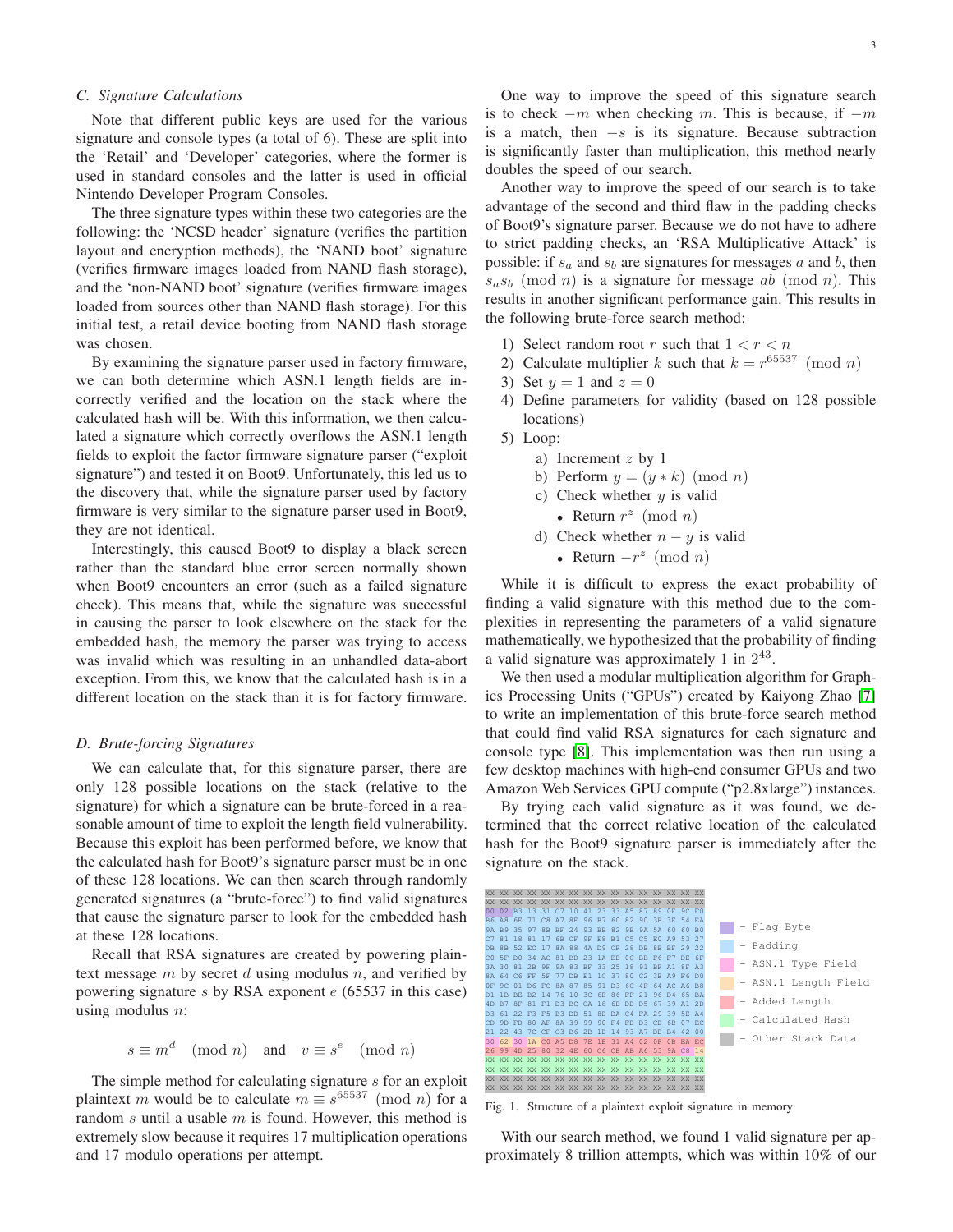estimate (though we do acknowledge that our sample size was small). At this rate, on this hardware, it took approximately 9 days to find valid signatures for all 6 signature variants.

With these signatures, we now have the capability to fakesign custom firmware images and run our own code. Additionally, because the Boot9 is burned into the ARM9 processor, this RSA signature parsing vulnerability cannot be patched with an update to the system firmware.

# V. EXFILTRATING SECRETS

# *A. Utilizing New Privileges*

Unfortunately, because access to the protected boot ROMs is disabled in the boot process just before Boot9 jumps to the firmware entrypoint, merely having the ability to run custom code from fakesigned firmware images is not enough to gain access to the protected halves of Boot9 and Boot11. Fortunately, this is not the only ability we have gained.

Recall that the various firmware header and firmware section header parameters include, among other things, the boot priority, the ARM9 and ARM11 entrypoints, the physical addresses to load firmware sections to, the size of firmware sections, and the copy method used in loading the firmware section. Of these, the most interesting is the location the physical addresses firmware sections are loaded to.

#### *B. Firmware Section Copying*

In the previously mentioned "Nintendo Hacking 2016" talk, we learned that Boot9 checks the location specified in the firmware section header against a blacklist of memory regions, but they are not very thorough. Specifically, only the Boot9 data regions are blacklisted. Fortunately, there are other data regions which are just as dangerous.

| Region        | Address              | Size                | Description   |
|---------------|----------------------|---------------------|---------------|
| 0             | $0 \times 20000000$  | $0 \times 08000000$ | FCRAM         |
| 1             | $0 \times 10000000$  | $0 \times 10000000$ | I/O Registers |
| $\mathcal{D}$ | 0x08000000           | $0 \times 00100000$ | ARM9 Memory   |
| 3             | $0 \times 08000000$  | $0 \times 00000400$ | ARM9 Memory   |
| 4             | 0xFFF00000           | $0 \times 00004000$ | <b>DTCM</b>   |
| 5             | $0 \times 07$ FF8000 | $0 \times 00008000$ | <b>TTCM</b>   |
| 6             | $0x$ FFFF0000        | 0x00010000          | Boot9 Data    |
|               | $0x1$ FFFE000        | $0 \times 00000800$ | WRAM<br>AXT   |

# Fig. 2. ARM9 memory layout [\[9\]](#page-4-8)

The area of immediate interest is the I/O registers. Specifically, the 'New' Direct Memory Access ("NDMA") engine is a memory-mapped I/O register. By constructing an NDMA copy request as a firmware section and loading it to the NDMA registers using the firmware section header, the NDMA engine will perform a Direct Memory Access ("DMA") to copy the protected half of Boot9 to somewhere else in memory.

Because this NDMA copy is triggered by the loading of the firmware section, it occurs before access to Boot9 is disabled. We gave this copy request a firmware section header which loaded it to the NDMA registers, then placed in a fakesigned firmware image which would boot normally after performing the request. We were then able to successfully retreive the

protected half of Boot9 from ARM9 memory after the boot completed.

# VI. CODE EXECUTION

# *A. Boot9 Code Execution*

By using the NDMA engine in the way described, we can now copy data from our firm sections to any location. Of these locations, one of the most interesting is the exception vectors. Because there are no restrictions on where we can copy data, this allows for an attack in which we overwrite the data-abort vector with our own handler before inducing a data-abort by attempting to copy to NULL. This allows us to redirect code flow to gain Boot9 code execution before access to the protected half of Boot9 is disabled.

# *B. Boot11 Code Execution*

Though we have managed to thoroughly break the security of Boot9, this does not yet allow for access to the protected half of Boot11. Fortunately, this task is made relatively easy by the access we have gained up to this point. The ARM11 processor operates in a 0x80000 byte region of 'work' SRAM ("WRAM") connected to the SoC by Advanced Extensible Interface ("AXI").

Because we already have reliable Boot9 code execution, we have full access to the ARM11's memory from Boot9. This allows us to trivially overwrite a specific Boot11 function pointer in AXI WRAM at the correct time, replacing it with a pointer of our own. When this pointer is dereferenced by Boot11, code flow will be redirected and we will gain Boot11 code execution before the protected half of Boot11 is disabled, allowing us to gain access to the protected half of Boot11.

#### *C. Implementation Details*

It is important to note that access to the Fast Cycle DRAM ("FCRAM") is enabled for each processsor by the same register which disables access to the protected half of that processor's boot ROM. Because access to FCRAM is necessary for running the 3DS OS, it is not sufficient to simply skip enabling these registers and leave the boot ROMs unprotected. This means that the implementation of these code execution vulnerabilities must take this into account.

For this implementation, we use a fakesigned custom firmware image comprised of 4 firmware sections. Section 0 contains a Boot11 hook and an ARM11 'Stage 2' payload, which are copied to AXI WRAM. Section 1 contains a custom data-abort handler, a custom data-abort vector, two Boot9 hooks, and an ARM9 'Stage 2' payload, which are copied to a safe area in ARM9 memory. Section 2 contains NDMA copy reqests to copy the data from Section 1 to the correct locations, which is copied to the NDMA registers. Section 3 contains invalid data, which is loaded to NULL to induce a data-abort.

After all of these firmware sections are copied to the correct locations, the attempt to copy the invalid data of Section 3 triggers a data-abort exception. When this happens, code flow is redirected to our installed data-abort handler which installs